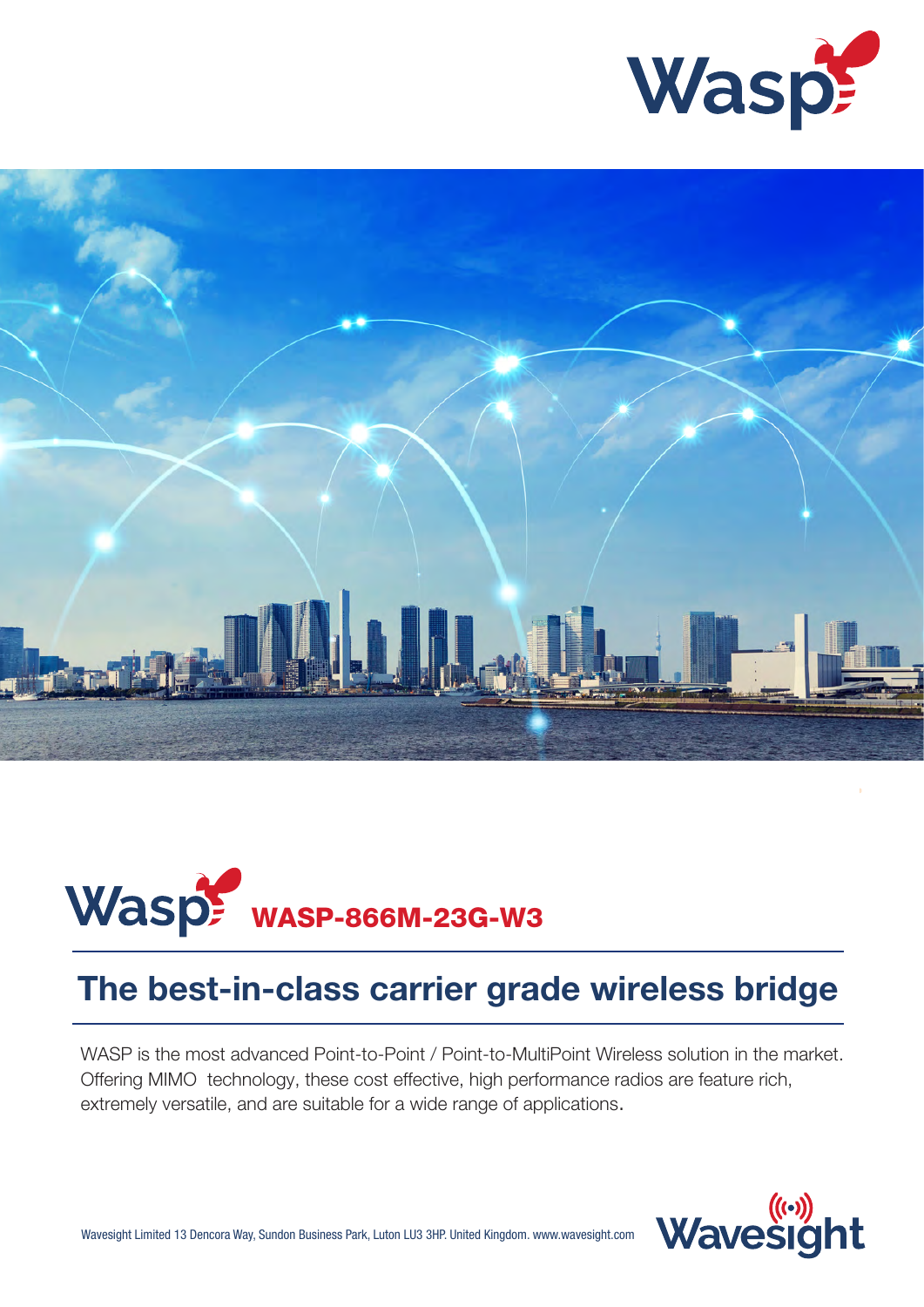## WASP Highlights

The new generation radios offer flexible configuration options for different network architectures and delivering exceptional performance in a wide variety of applications.

Powerful inbuilt software routing features enable sophisticated IP networks to be built without the need for external routers and appliances, thereby reducing networking complexity and the cost of ownership. Software Defined Radio (SDR) features ensure high throughput, even when small VOPI packets are used.

The powerful modulation scheme significantly improves the quality of data delivery and effectively mitigates interference from other systems. WASP offer up to 550Mbps net throughput (867Mbps PHY rate), the potential to offer an incredible experience is inherent in the system.

WASP radios provide multiple layers of security, for a higher level of security, AES (Advanced Encryption Standard) is available, providing 128-bit encryption, thereby ensuring that the delivery of data is secure and reliable.

WASP is designed to provide maximum performance in any conditions. Metal IP standards rated enclosure not only protects from harsh weather conditions, but also allows using high-power radio for long distance links at the same time creating a shield for unwanted RF noise from nearby sources. Directional 23dBi panel antenna makes this product ideal for medium to long range communication both in PtP & PtMP scenario. Such outstanding quality and flexibility makes this product ideal option for wireless bridging especially in mission critical connectivity applications requiring reliable data transmission.

# **WaspF**

## Key features

- 802.11ac.
- Ideal for PtP / PtMP / Wireless ISP.
- Simple to configure and install.
- Support extended frequency bands 4.9 6.1 GHz.
- Integrated 2x2 MIMO antenna.
- Up to 20km operating range\*.
- Higher capacity up to 550Mbps\*.
- 5/10/20/40/80MHz Channelization support.
- Compact and robust.
- IP67 Rated Enclosure.
- <10-Watt power consumption.
- WEB, SNMP and Telnet management.
- Smart Station Coordination Function (SSCF).
- Spectrum Analyzer.



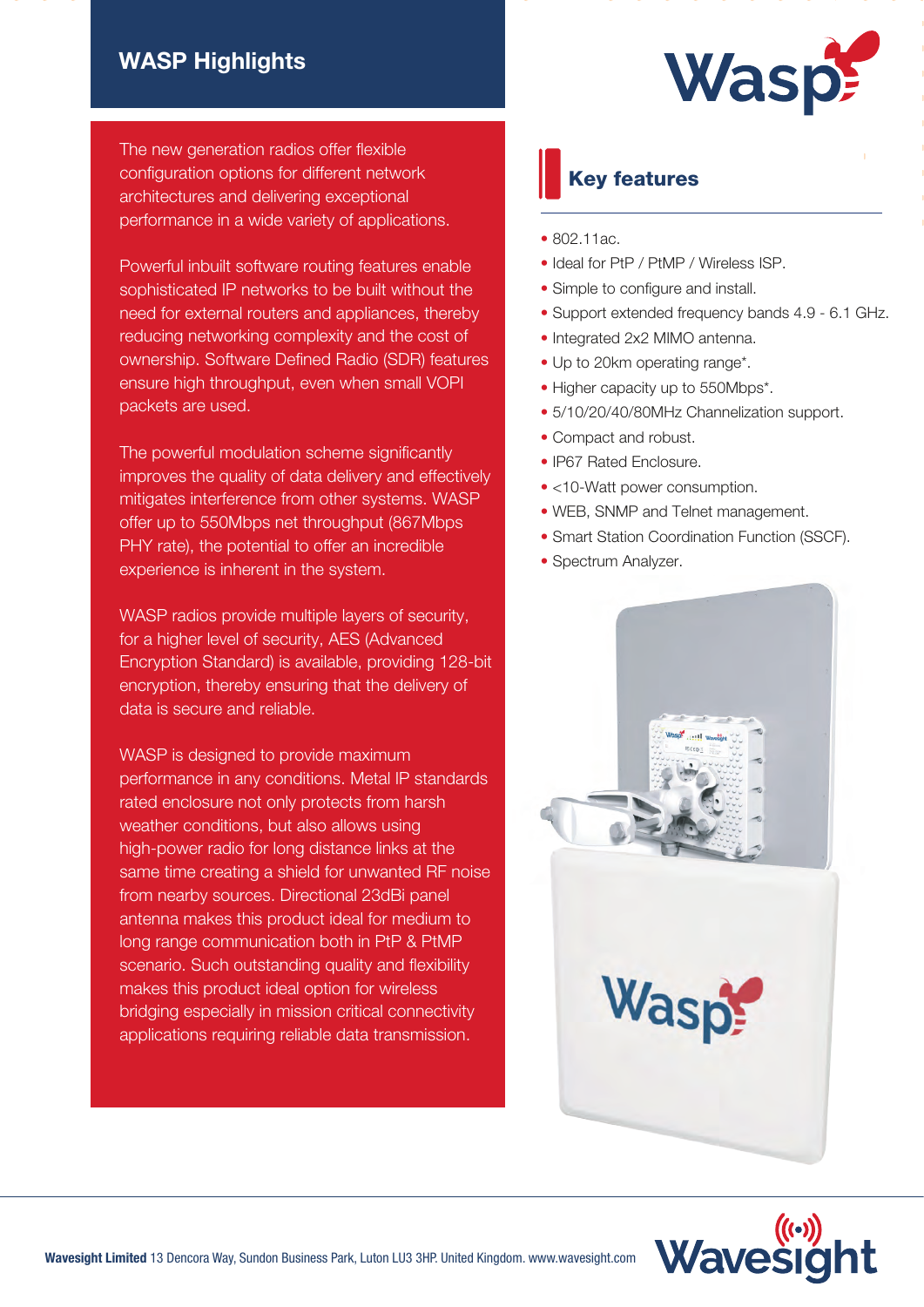

#### WIRELESS INTERFACE

| <b>Operating Frequency Range</b> | Extended Frequency bands 4.9 - 6.1 GHz (FCC 5.150 - 5.250 and 5.725 - 5.850 GHz) |  |  |  |  |
|----------------------------------|----------------------------------------------------------------------------------|--|--|--|--|
|                                  | country dependent.                                                               |  |  |  |  |
|                                  | Dynamic Frequency Selection (DFS) feature for regions requiring DFS enabled.     |  |  |  |  |
| <b>Operating Range</b>           | Up to 20Km <sup>*</sup>                                                          |  |  |  |  |
| <b>Operating Modes</b>           | PtP / PtMP / CPE                                                                 |  |  |  |  |
| <b>Modulation Types</b>          | 802.11 a/n: OFDM (64-QAM, 16-QAM, QPSK, BPSK)                                    |  |  |  |  |
|                                  | 802.11 ac: OFDM (256-QAM, 64-QAM, 16-QAM, QPSK, BPSK)                            |  |  |  |  |
| Wireless Standards & PHY rate    | IEEE 802.11 a/n/ac, SSCF                                                         |  |  |  |  |
|                                  | 802.11 ac @ 40 Mhz: 400, 360, 300, 270, 240, 180, 120, 90, 60, 30 Mbps           |  |  |  |  |
|                                  | 802.11 ac @ 80 Mhz: 866, 780, 650, 585, 520, 390, 260, 195, 130, 65 Mbps         |  |  |  |  |
| Maximum RF Output Power          | UP TO 30dBm <sup>**</sup> – TPC (Transmit Power Control), 1dB steps              |  |  |  |  |
| @ antenna port                   |                                                                                  |  |  |  |  |
| Net Aggregate Throughput         | Up to 550Mbps*                                                                   |  |  |  |  |
| Duplex Mode                      | Time Division Duplex (TDD)                                                       |  |  |  |  |
| Latency                          | $<$ 3ms $^*$                                                                     |  |  |  |  |
| Channel Size                     | 5/10/20/40/80MHz support                                                         |  |  |  |  |
| <b>Error Correction</b>          | LDPC, FEC - Forward Error Correction, $k = 1/2, 2/3, 3/4, 5/6$                   |  |  |  |  |
|                                  |                                                                                  |  |  |  |  |

#### ANTENNA

| Integrated 2x2 MIMO | Embedded 23dBi, Dual Linear H/V, 5.1-5.9 GHz, 6° Azimuth, 9° Elevation, VSWR 1.5:1 |
|---------------------|------------------------------------------------------------------------------------|
|---------------------|------------------------------------------------------------------------------------|

| <b>SECURITY</b>        |                                                                      |
|------------------------|----------------------------------------------------------------------|
| Encryption             | 64/128-bit WEP data encryption, WPA, AES 128-bit                     |
| Wireless SSID Suppress | Yes                                                                  |
| Authentication         | 802.1x with Radius Authentication EAP-Transport Laver Security (TLS) |

#### NETWORKING AND MANAGEMENT

| <b>IEEE Standards support</b> | 802.1d, 802.1p, 802.1q, 802.11e, 802.11h, 802.11i, 802.11-2007 |  |  |  |
|-------------------------------|----------------------------------------------------------------|--|--|--|
| <b>Management Tools</b>       | Telnet, SSH, HTTP and SNMP v1/v2/v3                            |  |  |  |
| <b>Protocol Support</b>       | SNMP v1/v2/v3, HTTP, FTP, IPv4, IPv6, dual stack               |  |  |  |
| <b>VLAN</b> support           | IEEE 802.1Q, QinQ, Tagging, Un-tagging                         |  |  |  |
| QoS support                   | IEEE 802.1P, 4 layers as standard                              |  |  |  |
| Layer 2                       | IP Bridging                                                    |  |  |  |

#### PHYSICAL INTERFACE

|  | Ports | $\vert$ 1 x 10/100/1000Base-T, RJ45 802.3af/at (Data + PoE Power input) |  |
|--|-------|-------------------------------------------------------------------------|--|
|--|-------|-------------------------------------------------------------------------|--|

#### POWER SUPPLY

| <b>Power Supply</b>      | 37 - 56 VDC PoE 802.3af (AC to DC adapter included) |  |  |  |
|--------------------------|-----------------------------------------------------|--|--|--|
| Power Source             | 100 - 240 VAC                                       |  |  |  |
| <b>Power Consumption</b> | <10 Watts                                           |  |  |  |

#### **ENCLOSURE**

| Dimensions (HxWxD) | 379mm x 387mm x 80mm                  |  |  |  |
|--------------------|---------------------------------------|--|--|--|
| IP Rating          | IP67 Impact resistant ABS & Aluminium |  |  |  |
| Weight             | 3.3 ka                                |  |  |  |
| Mounting           | Wall / Pole mount bracket             |  |  |  |
| Wind Resistance    | $200$ Km/h                            |  |  |  |
|                    |                                       |  |  |  |

#### ENVIRONMENTAL

| ______________________       |                                              |
|------------------------------|----------------------------------------------|
| Operating<br>I emperature    | $-40C$ .<br>dea<br>'ບບ                       |
| Operating<br><b>Humidity</b> | .<br>5%<br>5%<br>Humidity<br>Relative<br>-95 |

*\* Actual throughput and radio link distance is depending on factors such as external interference, LOS, RSSI and will result in lower MCS data rate at longer distance.*

*\*\* TX power should be set according to country specific regulatory requirements and should not exceed.*

*Wavesight Limited proprietary information. Wavesight Ltd reserves the right to make any technical changes or modifications to any of its products and specifications without prior notice and without implementing such changes to prior supplied products.*